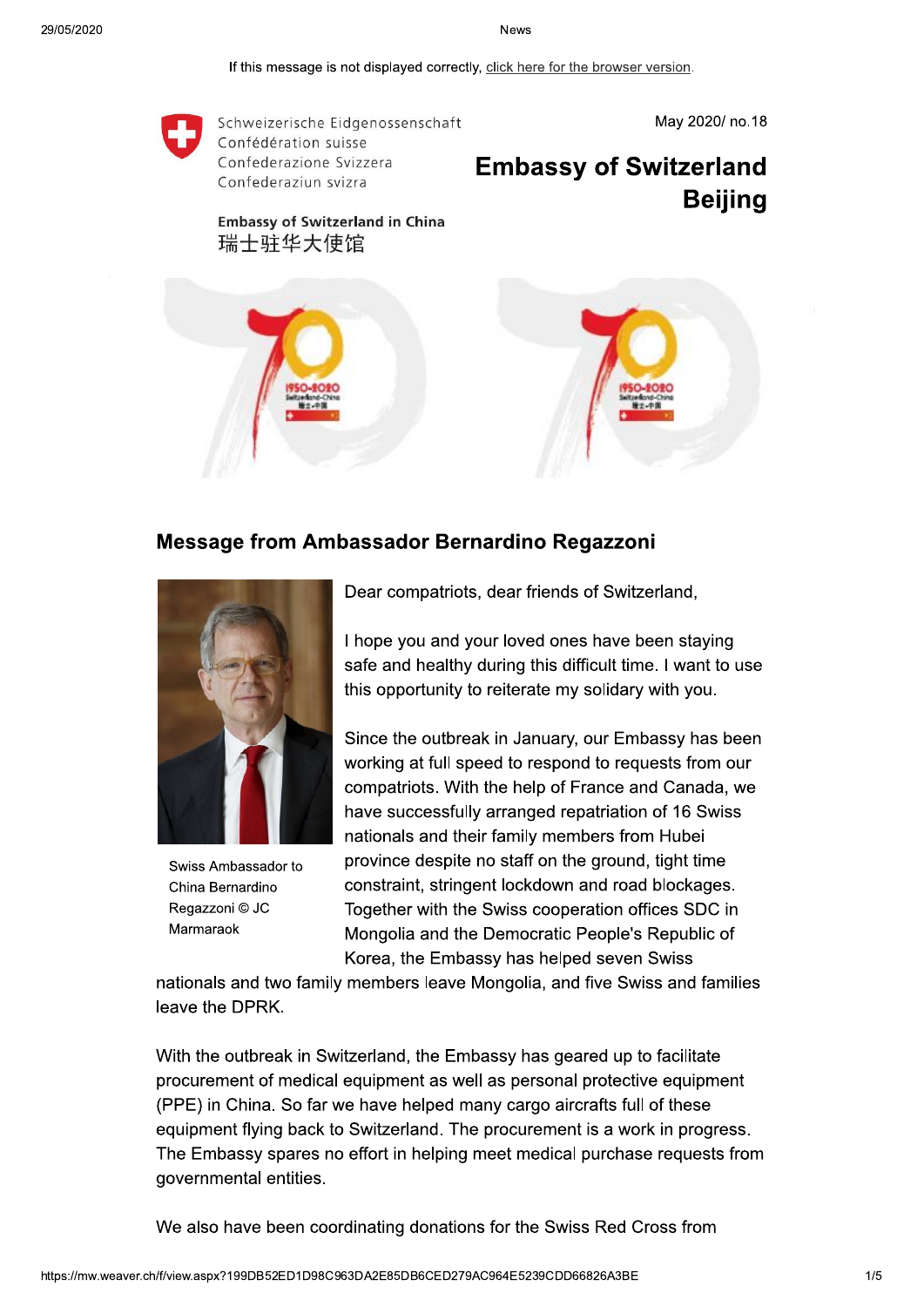companies and public entities, whose support we are grateful for. At an earlier stage of the outbreak, Switzerland has provided medical equipment to China.

This year marks the 70th anniversary of Sino-Swiss diplomatic relations. We organized an opening ceremony on January 17 with the presence of the President of Swiss Parliament, Mrs. Isabelle Moret, and Mr. Chen Zhu, Vice Chairman of National People's Congress of China. The Embassy was not able to organize as many events as we planned initially due to COVID-19. We have had a series of portraits of people who have contributed to Sino-Swiss relations on social media instead. And I'm looking forward to days when we can celebrate the anniversary live.

Slowly but surely, life is getting back to normal here in China and in Europe. But there are still major restrictions in terms of international travels. I hope that Swiss nationals will soon be able to come back to China.

Bernardino Regazzoni

Ambassador of Switzerland to the People's Republic of China, Mongolia and the Democratic People's Republic of Korea

### **CONTENTS**

**Bilateral Relations** COVID-19: medical procurement COVID-19: donations COVID-19: repatriation Visa

## **Bilateral Relations**

# Sino-Swiss relations: celebrations kicked off for the 70th anniversary



**President of Swiss Parliament Moret** presents gift to the Vice Chairman of China's

The Embassy of Switzerland in China hosted a concert and a grand reception on Friday January 17 in the presence of Mrs. Isabelle Moret, President of Swiss Parliament, Mr. Chen Zhu, Vice Chairman of the Standing Committee of the National People's Congress of China, Swiss Ambassador to China Mr. Bernardino Regazzoni and more than 200 distinguished quests at the Ambassador's residence, ushering in a year-long celebration of the 70th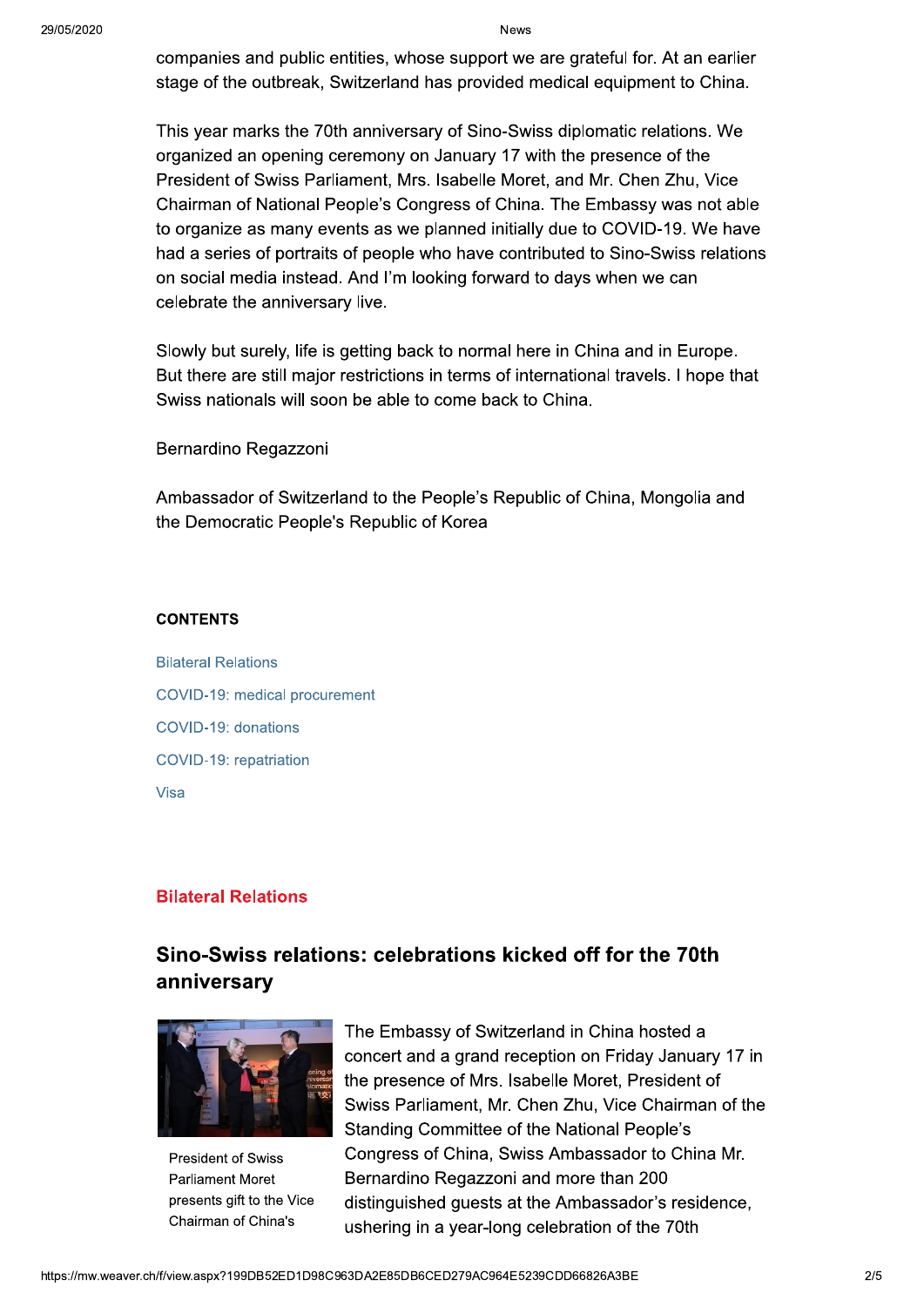NPC Chen Zhu. ©Swiss **Embassy Beijing** 

anniversary of diplomatic relations between Switzerland and the People's Republic of China. Read more

### **COVID-19: medical procurement**

# The Embassy facilitates medical procurement for Swiss entities



Medical equipment flying out from a Shanghai airport. ©Consulate General of Switzerland in Shanghai

The Embassy's Swiss Business Hub and economic team have dedicated themselves to supporting Swiss public entities in procurement of medical equipment in China. We offer consultancy services and facilitate transport solutions. With careful and extensive research, we have compiled a list of Chinese producers of the most frequently purchased medical equipment in fighting against COVID-19. Swiss company SGS supported the Embassy in checking quality standards of the medical equipment. Moreover, starting from March, the Embassy has facilitated

around 100 flights to ensure smooth cargo transportation of essential medical equipment.

## **COVID-19: donations Donations from Switzerland and China**



Chinese e-commerce giant JD.com donates PPE to Swiss Red Cross. ©Swiss **Embassy Beijing** 

Many Swiss companies based in China have donated to Chinese public organizations since the COVID-19 outbreak. Switzerland has provided medical equipment, mainly respiratory supplies, to China in the early stage of the outbreak. Similarly, Chinese entities have approached the Embassy for donating to Swiss Red Cross after the outbreak in Switzerland. Among them was China's ecommerce giant JD.com which donated 800,000 KN95 protective masks, 800,000 disposable medical masks, 800,000 surgical gloves, 20,000 pairs of goggles and 10,000 protective gowns. The donations have been shipped to Shanghai airport

where the first batch flew out at the beginning of May.

### **COVID-19: Repatriation**

# Swiss nationals and families being repatriated from Hubei province

The Swiss Embassy has been fully mobilized to help Swiss nationals and their families in China in the early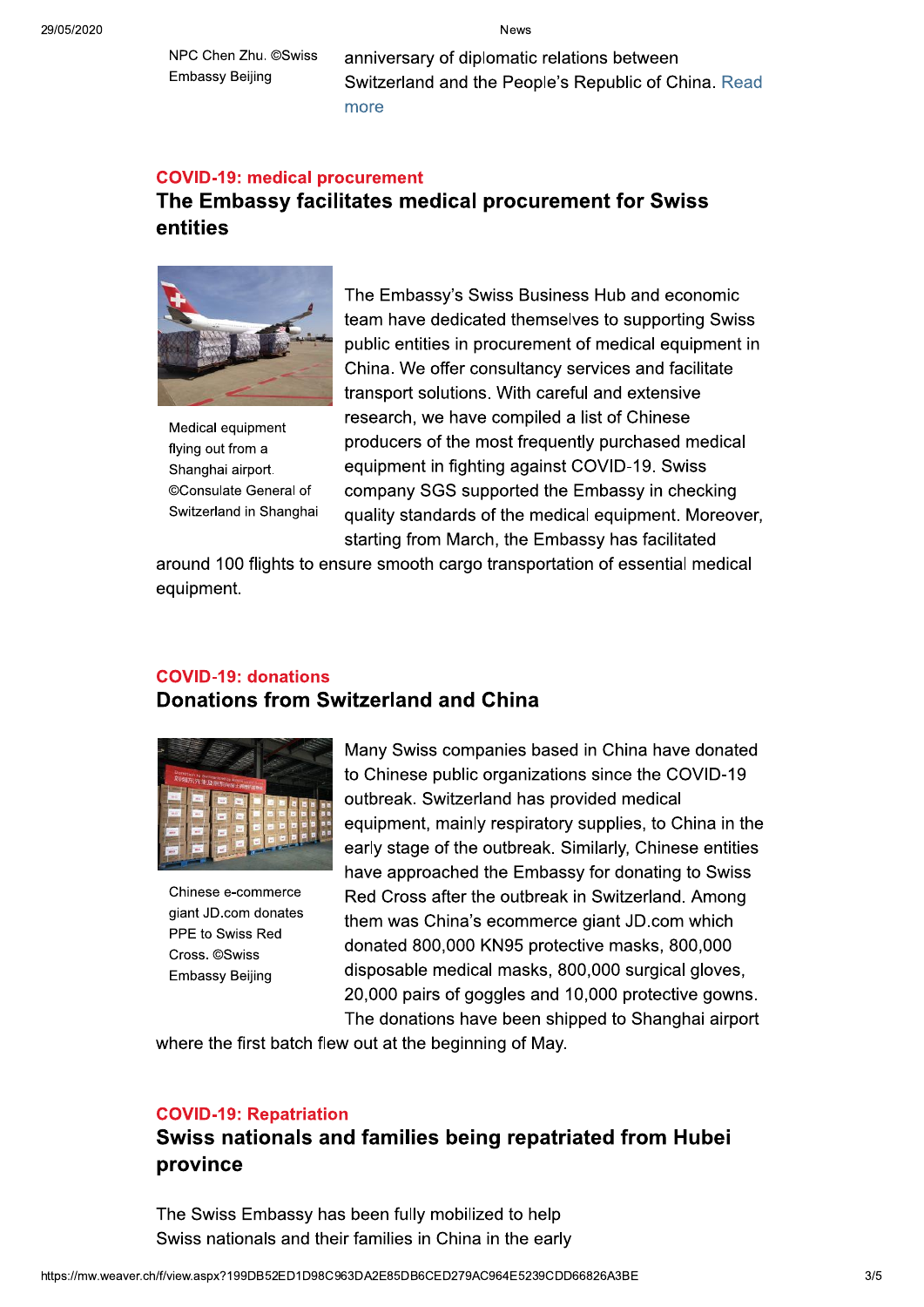stage of the outbreak. The Embassy coordinated with local governments as well as France and Canada to repatriate Swiss nationals and their families in Hubei province, who expressed wishes to leave the province. On February 2, we arranged eight Swiss and their family members to get on an EU flight from Wuhan to Paris; another batch of seven people boarded EU flight from Wuhan to Paris on February 20. Furthermore, one Swiss flew out from Wuhan on a Canadian flight on February 11.



One batch of Swiss nationals and families repatriated to Switzerland. ©Swiss **Embassy Beijing** 

Working with Swiss cooperation offices SDC in

Ulaanbaatar and Pyongyang, the Embassy has helped seven Swiss nationals and two family members leave Mongolia, and five Swiss and families leave the DPRK.

## **Visa**

## Visa policies and consular services during COVID-19



Swiss passport. ©Claudio Schwarz on Unsplash.

On 18 March 2020, the Swiss Federal Council decided, for three months, that entry at the Schengen external borders is generally prohibited with few exceptions. Switzerland follows the practice of other Schengen states. Switzerland will also no longer issue Schengen visas until June 15, 2020.

National visas will only be issued in exceptional cases, for example to family members of Swiss citizens with a right of presence in Switzerland who require a visa and to specialists from the health sector. Previously issued visas

remain valid.

Unfortunately foreigners with valid visas and residence permits are not allowed to enter China since March 28. The Swiss Chinese Chamber of Commerce (SwissCham), in cooperation with the Embassy and the consulates, is working on bringing urgently needed Swiss nationals back to China.

For additional information, please consult the webpage of the State Secretariat for Migration SEM.

If you have further questions regarding visa matters please contact us via: beijing.visa@eda.admin.ch.

Consular Section (not for visas): In case of emergency, Consular services remain available outside of office hours: Helpline FDFA: +41 800 247 365 or +41 58 465 33 33, helpline@eda.admin.ch or +86 139 0133 1023